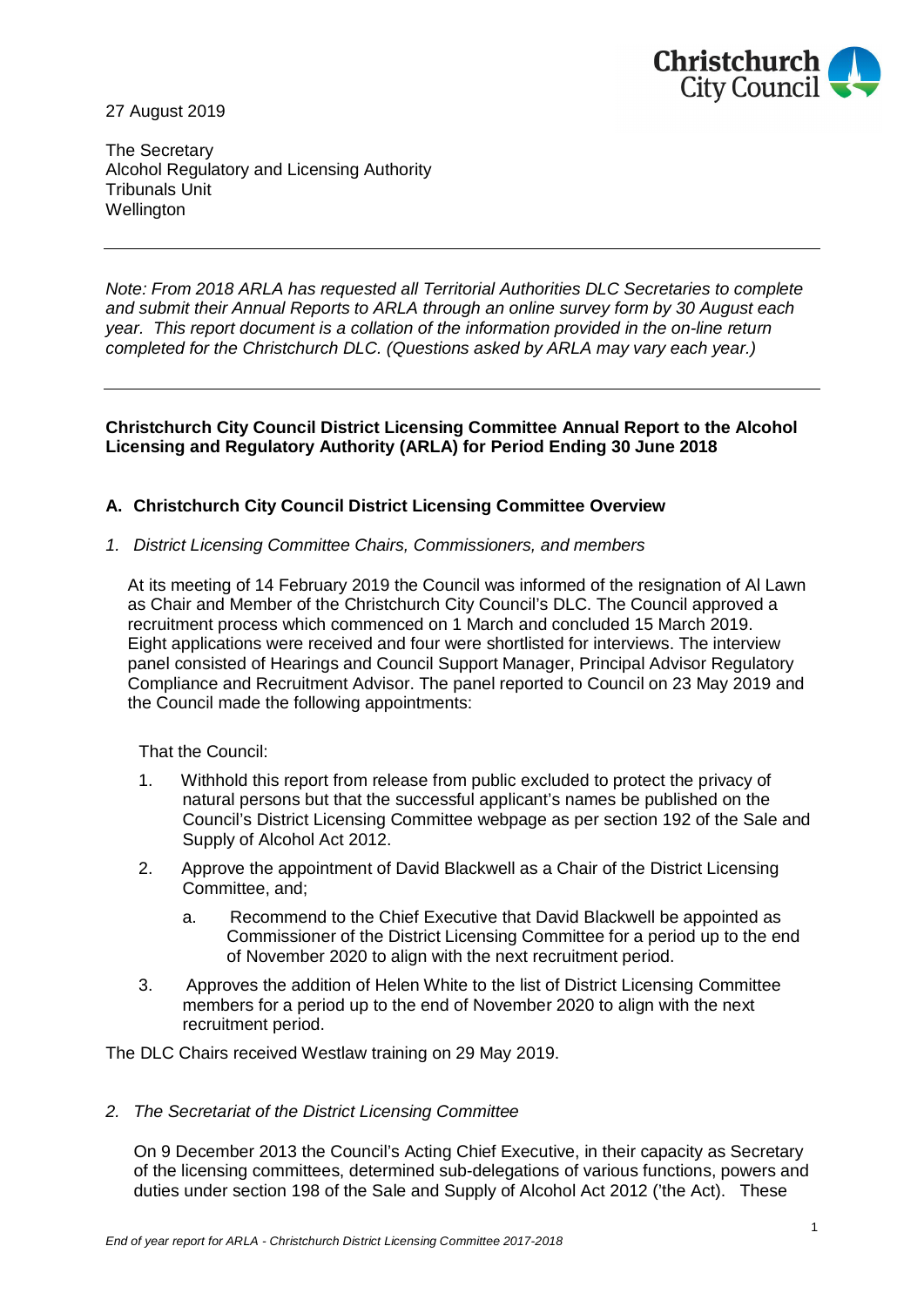sub-delegations continue to be in place with identified delegations being made (severally) to named persons that sit in the Regulatory Compliance Unit (formerly known as the Investigations and Enforcement Unit) and also the Council's Governance Unit. The Team Leader for Alcohol Licensing, and Technical Officers of the Alcohol Licensing team, undertake most of the operational administration activities in accordance with these subdelegations.

Secretariat hearings delegations and governance administration support for DLC Commissioners and Members is undertaken by the Hearings and Council Support Team, which sits in the Council's Community Support, Governance and Partnerships Unit.

# *3. Christchurch City Council Alcohol Licensing Team Structure*

The Alcohol Licensing Team sits in the Regulatory Compliance Unit. The team consists of a Team Leader (who is also appointed by warrant as the Chief Licensing Inspector), a Senior Inspector, four Inspectors and three Technical Officers. All Inspectors are appointed by warrant under the Act. An additional fourth inspector position was approved under the Annual Plan and appointed in August 2018. The Technical Officers undertake the secretariat administration.

# **B. Trends in workload.**

### **Licences and Certificates**

The following questions relate to the number of licences and managers' certificates your Committee issued and refused in the 2018-19 financial years. Note: the financial year runs from 1 July to 30 June.

- *4. New Licences 2018-2019*
	- · In the 2018-19 year, how many new 'on licences' did your Committee issue? (146)
	- · In the 2018-19 year, how many new applications for 'on licences' did your Committee refuse? (0)
	- · In the 2018-19 year, how many new 'off licences' did your Committee issue? (33)
	- In the 2018-19 year, how many new applications for 'off licences' did your Committee refuse? (0)
	- In the 2018-19 year, how many new club licences did your Committee issue? (1)
	- · In the 2018-19 year, how many new applications for club licences did your Committee refuse? (0)
- *5. New Manager's certificates 2018-2019*
	- In the 2018-19 year, how many new managers' certificates did your Committee issue? (703 + 1101 renewals)
	- In the 2018-19 year, how many new applications for managers' certificates did your Committee refuse? (7 + 1 renewal)
	- In the 2018-19 year, how many new applications for managers' certificates were withdrawn? (34 + 1 renewal)
- *6. Licence renewals 2018-19*
	- · In the 2018-19 year, how many licence renewals did your Committee issue? (379 + 11 variations)
	- · In the 2018-19 year, how many licence renewals did your Committee refuse? (1)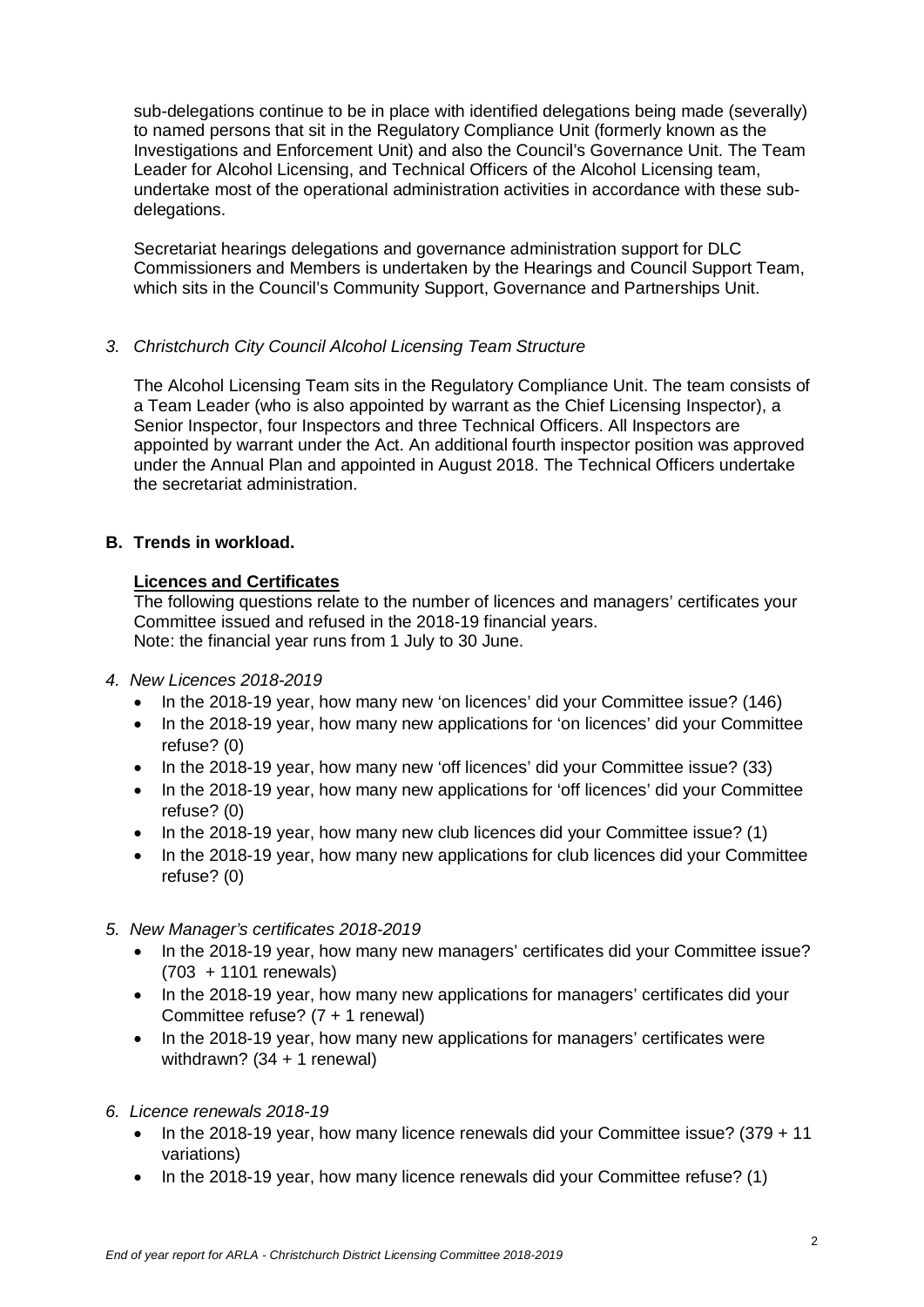# **Changes, trends and initiatives**

## **7. Please comment on any changes or trends in the Committee's workload in 2018-19.**

*Changes or trends in the Committee's workload in 2018-19*

### DLC hearings:

In the reporting year commencing 1 July 2018 and ending on 30 June 2019 the District Licensing Committee Secretariat was referred 3587 application files for determination (556 new/renewal premises licences, 1815 Managers Certificates, 1142 Special Licensees, 74 Temporary Authorities). 3553 of these were determined on the papers.

Of those applications referred to the DLC for determination 23 were set down for hearing:

- · 2 special licences (one of which was appealed to ARLA and the granting upheld by ARLA)
- · 13 Mangers certificates (8 of which were withdrawn prior to hearing or after adjourned part heard)
- · 1 Temporary Authority (withdrawn prior to hearing)
- · 7 premises licences (of which 6 received public objections and 2 had agency objections)
	- o 2 new on-licences granted
	- o 1 renewal on-licence declined
	- $\circ$  2 new off-licences granted (1 of which was appealed and later granting upheld by ARLA)
	- $\circ$  2 renewal off-licences (1 of which was appealed and later granting upheld by ARLA)

# Licensing number in the Christchurch TLA area:

Licence numbers continue to increase. At July 2019 there were 999 current (on, off, club) licences held. The total at the date of this report is 1005. This was up from 970 on the previous reporting year, but still below the pre-earthquake numbers of 1118 in 2010. We recently had around 19 new on/off applications granted by the DLC waiting building clearances (mainly central city premises) before issuing of their licences.

However, alongside this increase 23 premises licences (on/off/club) were surrendered during the reporting year, mainly due to business no longer wishing to hold an alcohol licence or due to changes in ownership. The number of changes in ownership of premises also continues to be relatively high with around 10-15 premises trading under current Temporary Authorities at any one time while new licensees are applied for. We are also seeing an increase in the number of premises closing sue to liquidation.

We continue to see community interest in off-licence (bottle store) applications. In the 2018-19 reporting year we saw two applications for new (entirely new sites) off licence bottle stores and 2 renewals receive public objections and determined by public hearing during the reporting year. Three (2 new and 1 renewal) bottle store application appeals were heard or waiting to be heard by ARLA during the reporting period.

The Christchurch licencing environment continues to be fluid and in a unique situation because of continuing ongoing rebuilding activities, in particular within the central business district area. The DLC has continued to see an increase in the number of brand new premises with new operators in connection with redevelopment in the central city and, to a more limited extent, in the suburbs. We expect this trend to continue with the pending Riverside Farmers Market pending opening in September 2019 and the down the track the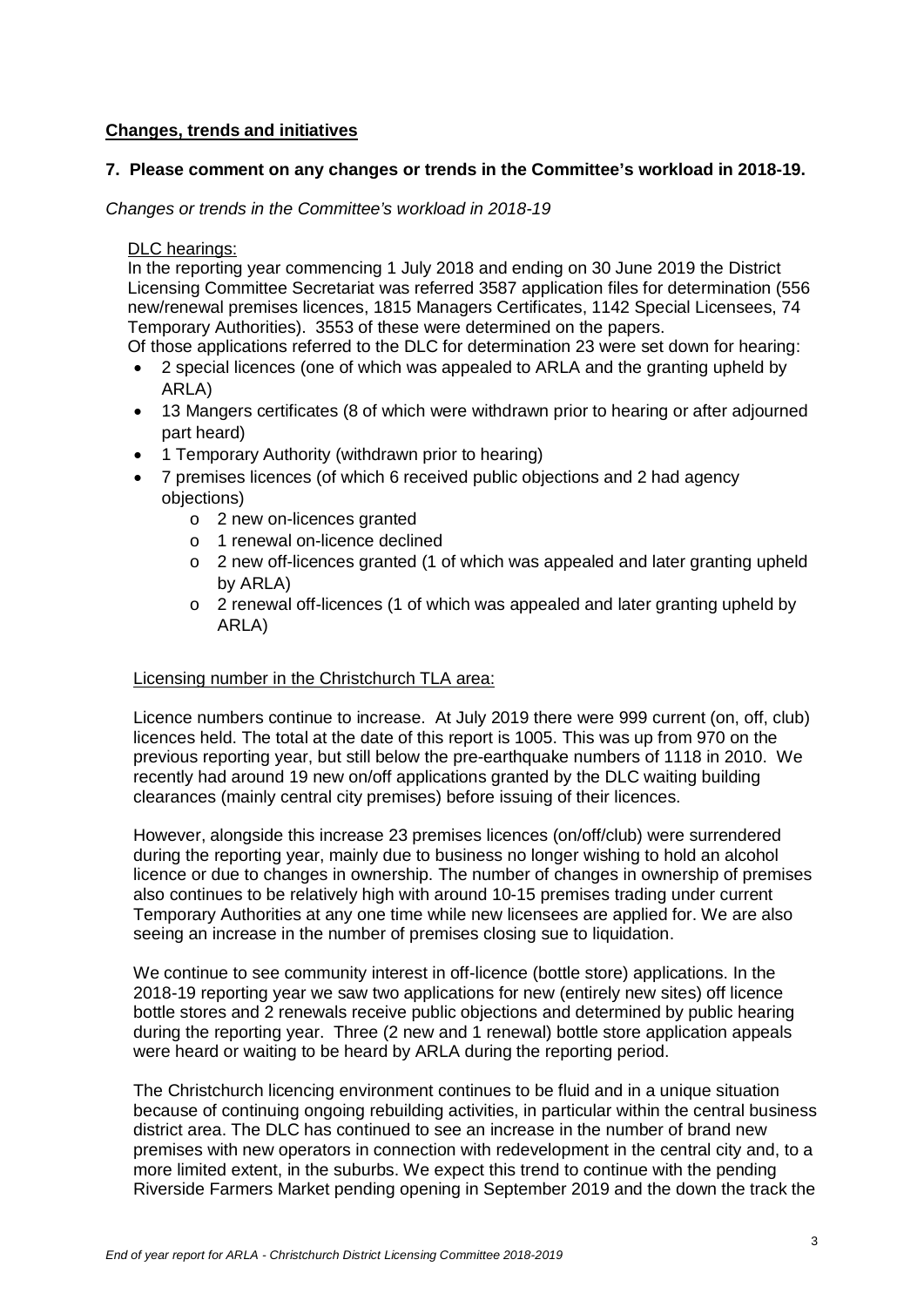Convention Centre and Stadium when competed will no doubt attract more hospitably development in the surrounding areas of these large facilities.

We are also seeing an increase in licence applications for Retirement Villages. In Christchurch we are seeing new businesses operating similar to Uber Eats type operations (where the operation requires an online food order uplifted and dropped to the customer) now obtaining alcohol licences to do the same with alcohol orders from a bottlestore or supermarket. There is nothing in the legislation expressly prohibiting this type of offlicence operation.

Inspectors continue to hold lodgement meetings for new applications in this reporting year, with 168 held. This included new licensees and new premises operations, as well as changes in ownership of existing premises. This service aims to ensure sufficiency of applications and to increase applicant understanding of the Act's obligations on the licensee and DLC licencing decision-making processes. This is a prevention first tool, where improved education and establishment of expectations at the first point of contact raises compliance levels across all licenced premises.

The number of current manager's certificates held for the Christchurch DLC area remains steady now with around 3891, up from 3803 in the previous year. We currently maintain about 4900 active Duty Manager appointments for the Christchurch area.

#### **8. Please comment on any new initiatives the Committee or Territorial Authority Council has developed/adopted in 2018-19.**

New initiatives the Committee or Territorial Authority Council has developed/adopted in 2018-19

*Initiatives referred to in last year's report that have continued in 2018-19 have included:*

- · Precinct area Alcohol Accords in St Asaph Street, The Terrace area, and the Addington Accord
- · The Taxi collaboration and enforcement project (for late night work) has transitioned into BAU for the Parking Compliance Team.
- Sports Club Work:
	- o Alcohol Game Plans: Following on from the successful pilot work with the Canterbury Rugby League Association in the previous year, two more workshops were held for other sports code associations (Tennis and Cricket) and Rugby and Lawn Bowls are planned for later this year. Alcohol Management Plans and Alcohol Policies are requested at renewal for each club licence. Further reminder and training tools for club staff have been developed are now also available and on our website.
	- o Clubs Controlled Purchase Operations: Club CPOs undertaken to test if licensed sports clubs were selling to unauthorised patrons resulted in three Rugby League Clubs tested 11 August 2018 all failed and received infringement notices. Retests and further education work is planned for those that failed.
- · The Christchurch Alcohol Action Plan (CAAP) is a collaborative and non-regulatory approach to alcohol related harm that is led by the partner agencies -the Police, the Council and the CDHB (this was referred to in last year's annual report to ARLA). The CAAP focuses on alcohol related harm in unlicensed environments e.g. (homes, public open spaces) in the community and also on education of communities and sits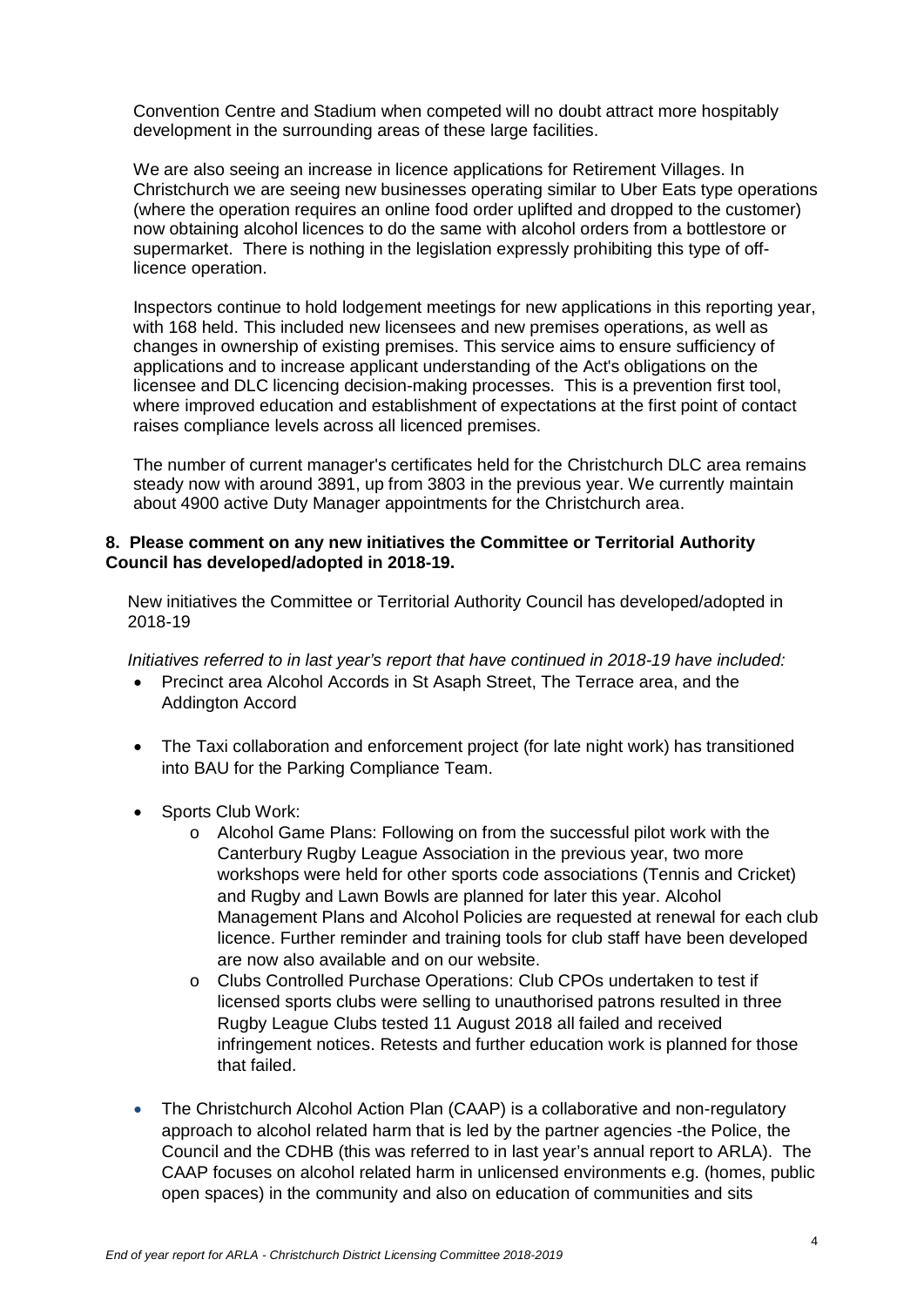alongside the statutory licensing regime. For the reporting /monitoring of implementation activities in the CAAP the partner agencies are each responsible for their own management and reporting on actions. The points below summarise activities referred to in a progress report on implementing the CAAP to a Council committee.

- o Projects which have been implemented during the year include work with led by Community Law (in association with Community and Public Health, CAYAD, and HPA) to strengthen the community voice on licensing
- o Support for and involvement in the AVIVA "Train the trainer" programme to address the links between alcohol and family violence
- o The initiative to make side-lines at Rugby League games 'alcohol-free'. This collaboration has recently resulted in the successful introduction on Council owned playing fields of a temporary alcohol ban to apply during rugby league games for the 2019 Rugby League season.
- o CAAP projects led by partner agencies include a Police' initiative to address alcohol related harm in the central city night-time economy and the Canterbury District Health Board "Alcohol-related Harm Reduction Strategy" which has been recently launched.

#### *New initiatives in the 2018-19 year have included:*

- · Alcohol related bylaws Liquor Ban areas review. The Council replaced its Alcohol Restrictions in Public Places Bylaw in December 2018. The new Bylaw was in largely the same terms as the 2009 Bylaw. There are now 15 permanent alcohol ban areas as outlined in the Bylaw. There are a variety of controls in the permanent alcohol ban areas, for example some only apply on certain days of the week or New Year's Eve etc. New additions of the Alcohol Ban requirements in Christchurch included:
	- o A new clause relating to "large scale event alcohol ban areas". This clause enables the Council to impose one-off alcohol ban restrictions for large scale events when required.
	- o A new alcohol ban area was added in Linwood Village after the Council conducted a trial using a temporary alcohol ban area in 2018.
	- o A Temporary Alcohol Ban introduced on Council owned playing fields to apply during rugby league games for the 2019 Rugby League season.
- · Minors Controlled Purchase Operations: The Christchurch Tri-Agencies conducted two minors controlled purchase operation (CPO) this reporting year. Of the 38 premises tested three (one club and two grocery stores) sold to a minor in breach of the Act resulting in failed inspection and applications being referred to the Authority for enforcement suspensions.
- · Licenced Premises Tool Kits: The Christchurch inspectors have supported the roll out of the Health Promotion Agency (HPA) tool kits for on and off licences, with most taverns and restaurants and bottle stores now having been delivered these resources trough site visits from inspectors and on all licence applications (new and renewal) made.

#### **9. Has your Council developed a Local Alcohol Policy?** No

**10. If the answer is yes, at what stage is your Local Alcohol Policy at?** n/a Draft Provisional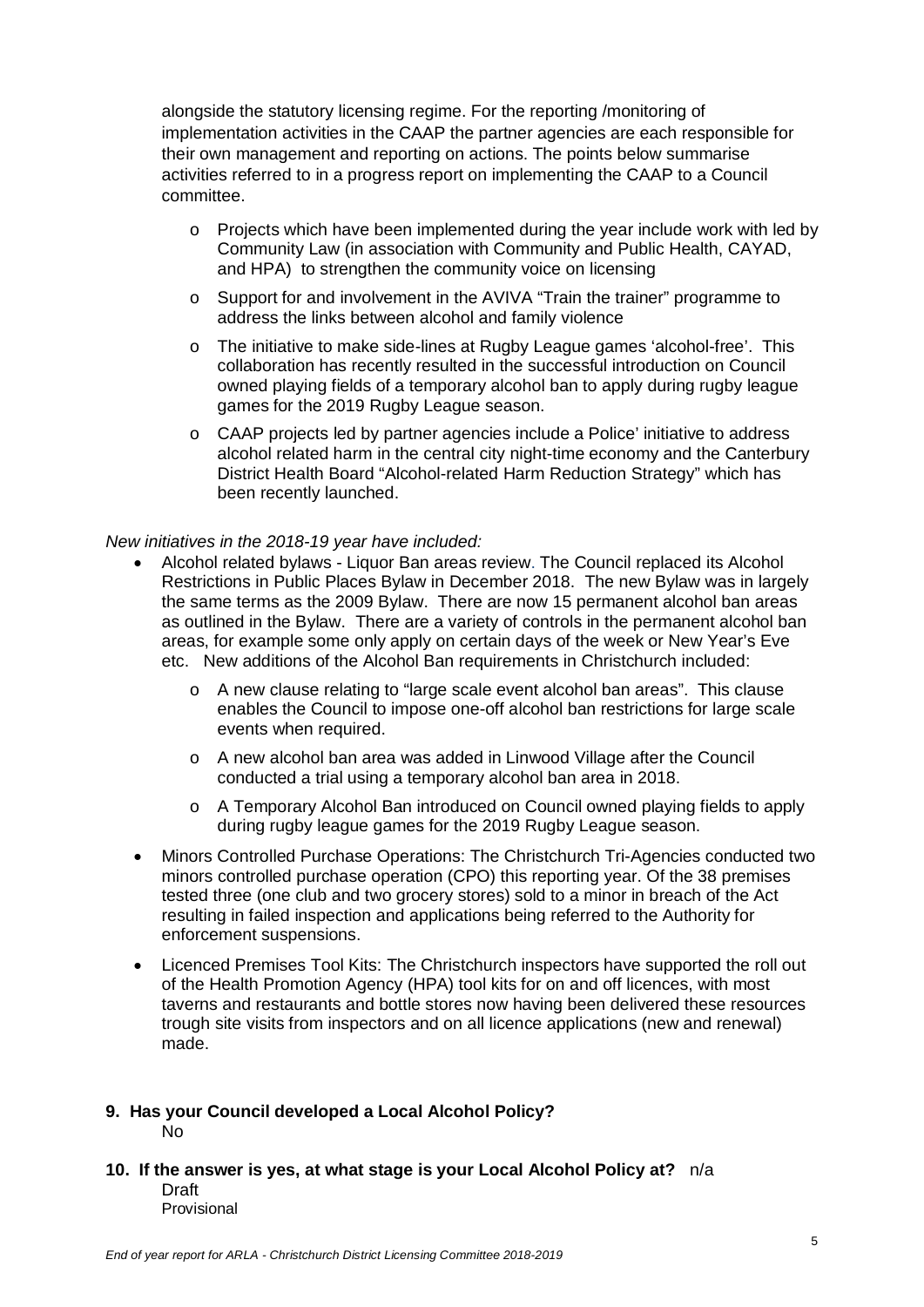Under Appeal to ARLA Adopted In force Abandoned

**11. Under your Local Alcohol Policy what are the maximum hours that apply for an onlicense in the district?** n/a

**12. Under your Local Alcohol Policy what are the maximum hours that apply for an offlicense in the district?** n/a

**13. What effect do you consider your Local Alcohol Policy is having?** n/a

# **THE OBJECT OF THE ACT**

*The object of the Sale and Supply of Alcohol Act 2012 is that:*

- *a. the sale, supply, and consumption of alcohol should be undertaken safely and responsibly; and*
- *b. the harm caused by the excessive or inappropriate consumption of alcohol should be minimised.*

### **14. Please comment on the ways in which you believe the Sale and Supply of Alcohol Act 2012 is achieving its object.**

*Please also refer observations listed in the 2018 report, which we will not reiterate here. Any comments relating to legislative drafting will be provided directly to the Ministry of Justice.*

The Christchurch DLC and its officers have found that the Act is assisting in achieving its object in licensing and enforcement under the Act through:

- · Ongoing development of more tools (locally and with the Health Promotion Agency-HPA) for licensees, which have been well received and support staff training and education about best practice in managing premises. This year new tools that support clubs were released locally. We have also supported the roll out of the on and off licenced premises HPA Tool Kits and the approach in the delivery of these by inspectors by undertaking face to face site visits. This has created further opportunities for conversations with licensees about good systems and processes and staff training and have been well received.
- · This year we also produced an information sheet for the community and public objectors explaining the inspector's role and responsibilities to assist understanding of the inspector's role in application reporting and at hearings.
- · There are still a number of areas where the legislation could provide improved clarification for certain types of licences. This includes the ability to ensure licencing requirements, restrictions and conditions imposed on licences are appropriate to the type of premises, the associated risks and controls for the management of alcohol harm reduction approaches by licenced premises: such as for remote sellers; rest homes, off-delivery sales (of the uber style) and duty manager requirements.
- · More retirement villages are now applying for alcohol licences. This has enabled us to have discussions with managers of these facilities about host responsibility and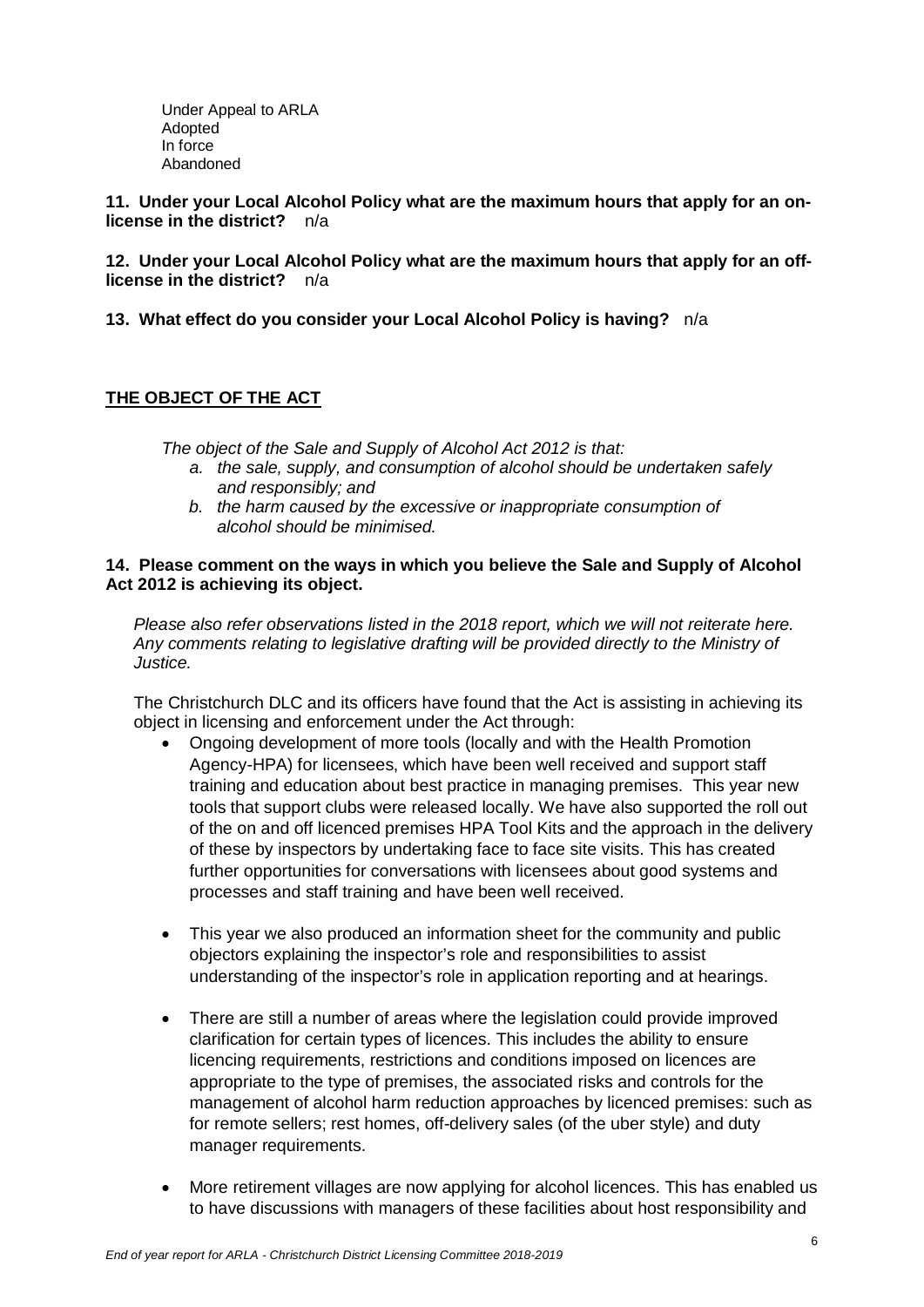alcohol harm reduction. We made comment last year but since then HPA have released their information sheet on rest homes, with the result that the licensing of rest homes is topical and actively being looked at. Medical Officers of Health are also raising concerns in relation to providing alcohol to people on medication and contra-indications and host responsibility and strategies for a safe drinking environment. The status of retirement Villages/Rest homes is not explicit in the Act (include hotels and boarding houses). We note these are a place of residence for the occupants and practices vary widely from a glass of wine with a meal, to happy hours, and a formal bar arrangement that friends and family can also attend (effectively open to the public ie non-residents). Consideration should be given as to whether it should not be viewed as a sale in the strict interpretation of "a sale".

We have focused more efforts on education and monitoring of new business owners while operating under Temporary Authorities (i.e. who have taken over an existing business). This is a prevention first alcohol harm reduction approach, as new business owners are managing the inherited practices and risks of the previous owners business and are under existing licence conditions until their own new licence is granted.

We are continuing to receive some useful case law jurisprudence from the various ARLA appeals decisions which service to assist the reporting agencies when assessing and reporting on applications. In Christchurch these include:

*Riccarton Liquor Limited [2019] NZARLA 93*, a new off-licence application in which ARLA confirmed deprivation and existing issues in the area warranted the declining of an application despite no issues being raised in regard to the suitability of the applicant or the manner in which they currently operate.

*Cathedral Grammar Friends Group [2019] NZARLA 91*, for a back to School BBQ Special licence application, in which ARLA confirmed para 61 to 74: "the plain reading" of the object "is that the harm about which the Act is concerned is "harm caused by the excessive or inappropriate consumption of alcohol" and "it is the only this kind of harm that the administration of the Act seeks to minimise". Other harms not directly linked but supported by research should not be given undue weight as the "the potential for indirect harm … does not of itself establish that the consumption of alcohol … is inherently inappropriate". ARLA reiterated that the role pf the DLC is to enquire into the facts of each application before it.

# **C. Statistical Return Appendix**

Please see attached the Territorial Authority Summary Annual Return Statistical and Fees Return for applications received during the reporting year ending 30 June 2019.

**Allison Houston** Team Leader Alcohol Licensing **Regulatory Compliance Unit** *On Behalf of the Secretary, Christchurch City Council District Licensing Committee*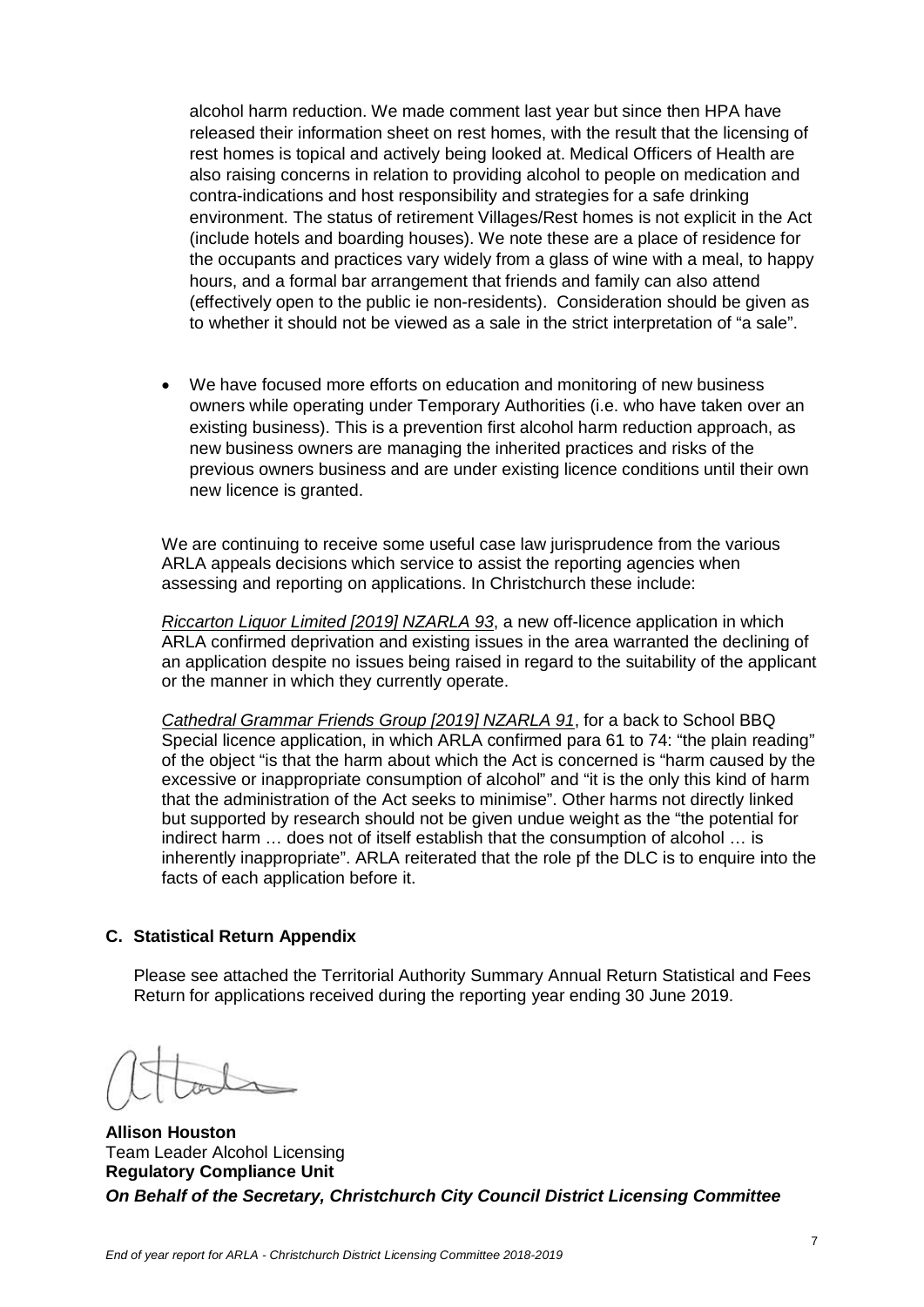# **Appendix 1**

**End of Year Statistical and Fees Financial return for ARLA:**

**TERRITORIAL AUTHORITY - Christchurch City Council**

**Return for year ending - 30 Jun 2019**

## **Application fees**

| On, off and club licence applications accepted |                                 |           |               |                      |                            |
|------------------------------------------------|---------------------------------|-----------|---------------|----------------------|----------------------------|
|                                                | Number accepted in fee category |           |               |                      |                            |
| <b>Type</b>                                    | <b>Very Low</b>                 | Low       | <b>Medium</b> | <b>High</b>          | <b>Very</b><br><b>High</b> |
| <b>Club licence new</b>                        | 0                               | 0         | 0             | 0                    | 0                          |
| Club licence renewal                           | 40                              | 19        | 3             | O                    | 0                          |
| <b>Club licence variation</b>                  | 0                               | 0         |               | 0                    | 0                          |
| Off-licence new                                | 1                               | 13        | 17            | 2                    | 0                          |
| Off-licence renewal                            | 4                               | 11        | 34            | 18                   | 0                          |
| Off-licence variation                          | $\mathbf 0$                     | 0         | 1             | $\Omega$             | 0                          |
| On-licence new                                 | 10                              | 70        | 45            | 10                   | 0                          |
| On-licence renewal                             | 13                              | 99        | 82            | 26                   | 0                          |
| <b>On-licence variation</b>                    | 0                               | 2         | 2             | 4                    | 0                          |
| <b>Total number</b>                            | 68                              | 214       | 185           | 60                   | 0                          |
| Total fee payable to ARLA<br>(GST incl)        | \$1173.00                       | \$7383.00 |               | $$9573.75$ \$5175.00 | \$0.00                     |
| <b>Total fee paid to ARLA (GST</b><br>incl)    | \$1173.00                       | \$7383.00 | \$9573.75     | \$5175.00            | \$0.00                     |
| <b>Balance Payable</b>                         | 0.00                            | 0.00      | 0.00          | 0.00                 | 0.00                       |

#### **Annual fees**

|                                                | <b>Number paid in fee category</b> |           |               |                       |                            |
|------------------------------------------------|------------------------------------|-----------|---------------|-----------------------|----------------------------|
| <b>Type</b>                                    | <b>Very Low</b>                    | Low       | <b>Medium</b> | <b>High</b>           | <b>Very</b><br><b>High</b> |
| <b>Club licence</b>                            | 66                                 | 37        | 12            |                       | 0                          |
| <b>Off licence</b>                             | 8                                  | 44        | 117           | 68                    | 0                          |
| On licence                                     | 37                                 | 318       | 256           | 61                    | 0                          |
| <b>Total number</b>                            | 111                                | 399       | 385           | 129                   | 0                          |
| <b>Total fee payable to ARLA</b><br>(GST Incl) | \$1914.75                          | \$13765.5 |               | \$19923.75 \$11126.25 | \$0.00                     |
| Total fee paid to ARLA (GST<br> incl)          | \$1914.75                          | \$13765.5 |               | \$19923.75 \$11126.25 | \$0.00                     |
| <b>Balance Payable</b>                         | 0.00                               | 0.00      | 0.00          | 0.00                  | 0.00                       |